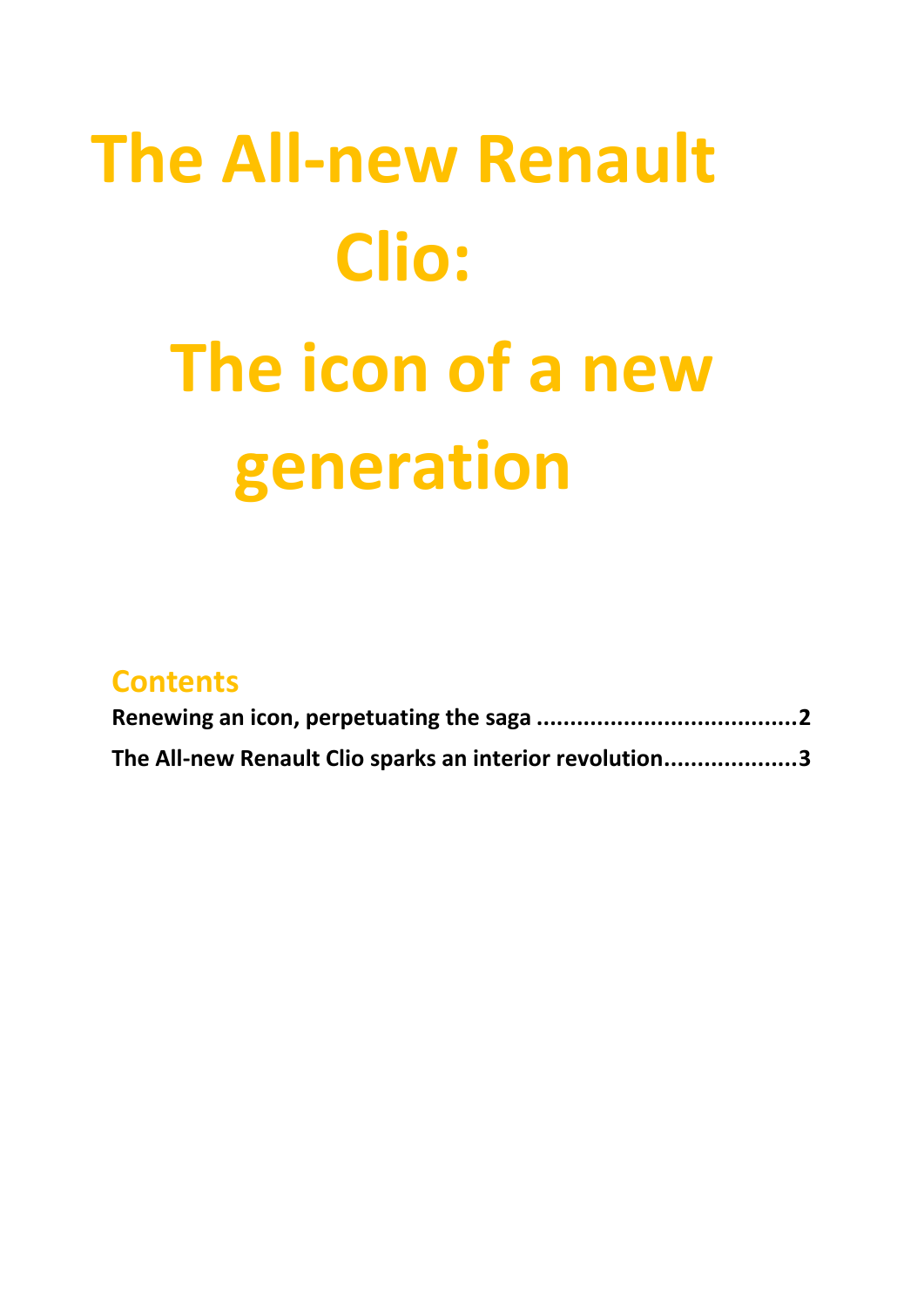### <span id="page-1-0"></span>**Renewing an icon, perpetuating the saga**

Renault is presenting the All-new Clio, the fifth generation of the automotive icon having sold some 15 million units. Launched in 1990 to the Clio has become Groupe Renault's best-selling model worldwide. Clio represents the French population's favorite car more than any other model and has even risen to the top of the B segment in Europe since 2013. In a remarkable sales performance, Clio sales have increased each year between 2012 and 2018.

More modern and athletic, the All-new Clio draws on the DNA responsible for its success for nearly 30 years. It builds on the strengths of each of the four previous generations, opening a new and highly anticipated chapter in an illustrious story.

- From Clio I, it "has all the makings of a great vehicle". Like the model launched in 1990, the All-new Clio features technology found on higher-end vehicles such as Mégane and Espace.
- **From Clio II, it has adopted extremely high standards of spaciousness and comfort.**
- Like Clio III, it ushers in a new era in terms of perceived quality.
- From Clio IV, it inherits a strong design, one that inspired the entire Renault range and became a true trademark.

Designed according to the "Evolution and Revolution" principle, the All-new Clio rewrites the rule book with more mature body styling and an entirely revamped interior. Featuring more sculpted lines and a more assertive front end, The All-new Clio gains in vitality and modernity while remaining instantly recognizable, despite the fact that it comprises 100% new parts. Inside, the revolution is strikingly clear. The completely redesigned interior is inspired by higher-end segments, both in terms of perceived quality and available technology. These strengths benefit all motorists, bringing them greater practicality and ease in use.

*"The fifth-generation Clio is very important for us as it is the best-seller in its segment and the second best-selling car in Europe, all categories combined. The Clio is an icon, and the latest features the very best of the previous generations. The exterior design of Clio IV won over our customers and continues to do so today, so we chose to keep that DNA while bringing modernity and elegance to the new model. The interior has undergone a true revolution, with a considerable improvement in perceived quality, greater sophistication and technology. It is the best Clio ever."*

#### **Laurens van den Acker, Senior Vice President, Corporate Design**

The All-new Clio is the spearhead of Groupe Renault's strategic plan, ["Drive the Future \(2017](https://drivethefuture.groupe.renault.com/en)-2022)". Presented in autumn 2017, the plan has three key objectives:

- Electric: by 2022, Groupe Renault will offer 12 electrified models in its range. The All-new Clio will be the first with its E-Tech hybrid engine based on technology developed by Renault.
- Connected: also by 2022, the company is targeting 100% connected vehicles in its key markets. The All-new Clio perfectly illustrates this momentum with its new connected multimedia system developed by the Alliance.
- Autonomous: by 2022, Groupe Renault will market 15 models equipped with autonomous driving technology. The All-new Clio will be a pioneer in this respect by making the driver assistance systems leading to autonomous driving widely available on a city car.

The All-new Clio is central to the strategy aimed at strengthening synergies in the Alliance. This strategy notably hinges on the development of shared technologies and the use of new platforms, such as the CMF-B platform that the All-new Clio is the first to be built on and its new electrical and electronic architecture. The platform can thus integrate the latest technologies to respond to new market requirements.

The pioneer of a new generation of Renault models, the All-new Clio is also available in a new R.S. Line version, inspired directly by Renault Sport, and with the "INITIALE PARIS" signature, the latter having taken a new design direction.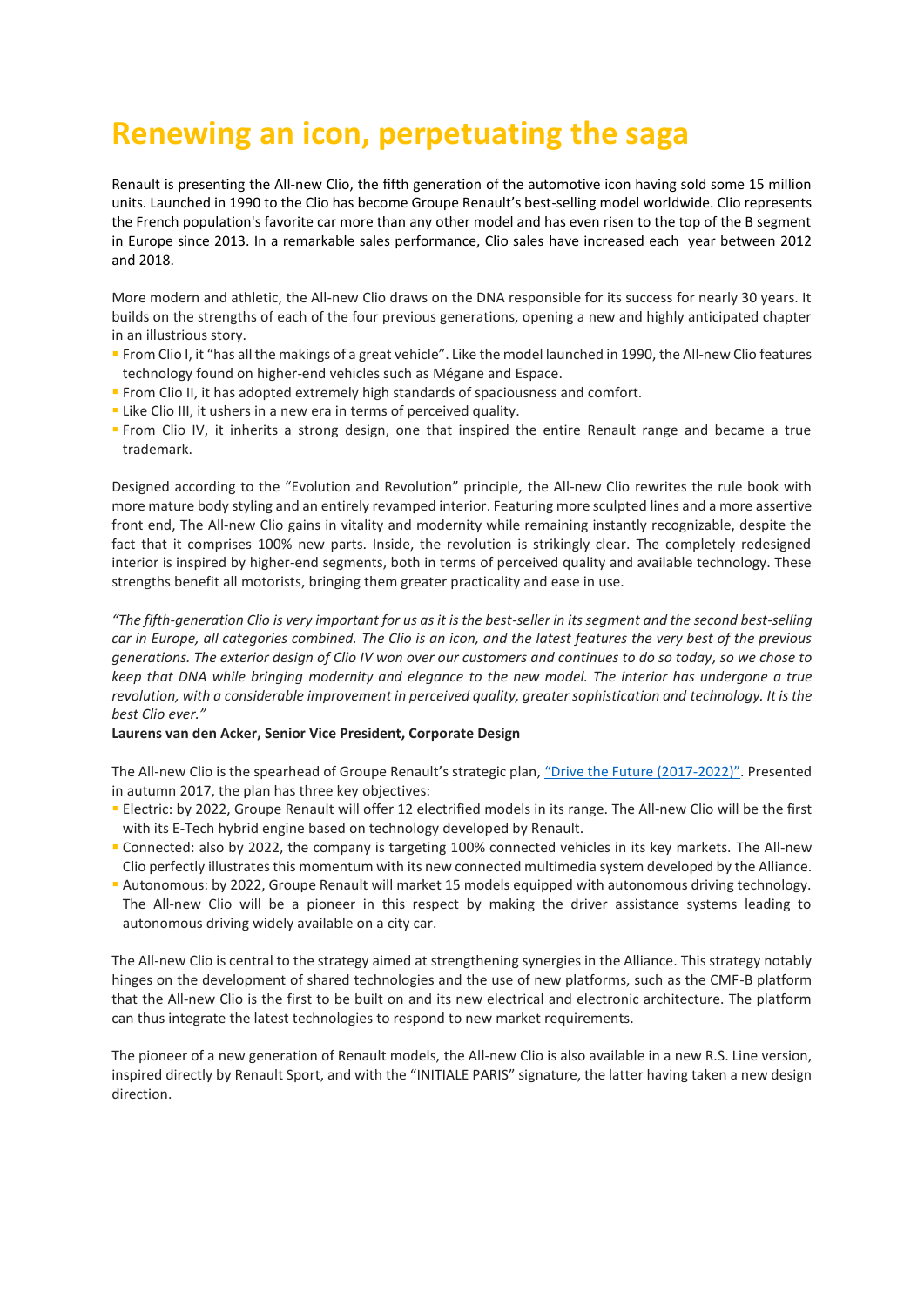## <span id="page-2-0"></span>**The All-new Renault Clio sparks an interior revolution**

#### **Introduction**

It takes just an instant to notice. Perceived quality and driving station ergonomics were set as priorities for the All-new Clio interior design teams. The cabin takes on a new dimension in perceived quality with high-end materials, a soft coating on the dashboard, door panels and central console surround, and meticulously finished furnishings. Featuring a more compact design to free up space and integrating more in-car technologies, the All-new Clio's all-new "Smart Cockpit" is driver-focused. The wave-like shape underlines the impression of width. Equipped with the widest screens in the segment, it provides resolutely modern ergonomics for a more immersive driving experience. The All-new Clio also makes innovations unique to the segment broadly accessible, among them an electric parking brake, which is particularly useful in city driving.

#### **Multimedia screen**

A key component of the Smart Cockpit, the 9.3-inch multimedia screen (twice as large as the 7-inch version) is the biggest ever on a Renault model. The vertical and subtly curved tablet, inspired by that on Espace, visually enlarges the dashboard, lends the cabin a more contemporary feel and improves screen visibility. Turned towards the driver, the screen, with its new EASY LINK connected system, comprises all the multimedia, navigation and infotainment features as well as the MULTI-SENSE settings, all of them remarkably simple to use.

#### **Digital meter**

For the first time, the All-new Clio is equipped with a digital screen replacing the traditional analog display. The technology has been adopted directly from higher-end segments. Measuring 7 to 10 inches, the TFT screen can be used to customize the driving experience in a highly intuitive manner. The 10-inch version will include GPS navigation in the display. With its two, 9.3-inch and 10-inch screens, the All-new Clio boasts the largest screens in its category.

#### **Dashboard**

Particular attention was paid to the quality of the All-new Clio's entirely redesigned dashboard. It is divided into three parts: a top panel with a foamed coating, a coated and customizable central panel, and a lower area housing functional components such as the glove box. The dashboard's wave-like shape lends extra visual width to the cockpit. This impression is further heightened by the horizontal forms of the central and side air vents. Below the central screen, meticulous attention was paid to ergonomics, with "piano" buttons and direct-access air conditioning controls for easier use by drivers.

#### **Steering wheel**

The new, more elegant steering wheel has a more compact design through the use of a more compact airbag than on the previous model, improving dashboard visibility for the driver. Equipped with a thumb rest and a broader hoop, the new wheel is also a pleasure to hold. It is fitted with new, more comprehensive and back-lit controls and contributes to the improvement in perceived quality with its satin chrome finish.

#### **Central console**

The central console is also a key component of the All-new Clio's Smart Cockpit. Positioned higher for enhanced ergonomics, it is home to a shorter gear lever offering a natural and comfortable grip. The coated central console can be customized depending on the interior design scheme and features special lighting on its outer edge. The eminently practical storage compartments built in to the lower part of the console make life easier for passengers, including a wireless smartphone charging area.

#### **Seats**

The seats on the All-new Clio are generally seen in higher-end models. They provide better support through a longer seat base and a more enveloping shape. Their semi-soft shell significantly improves knee space for rear